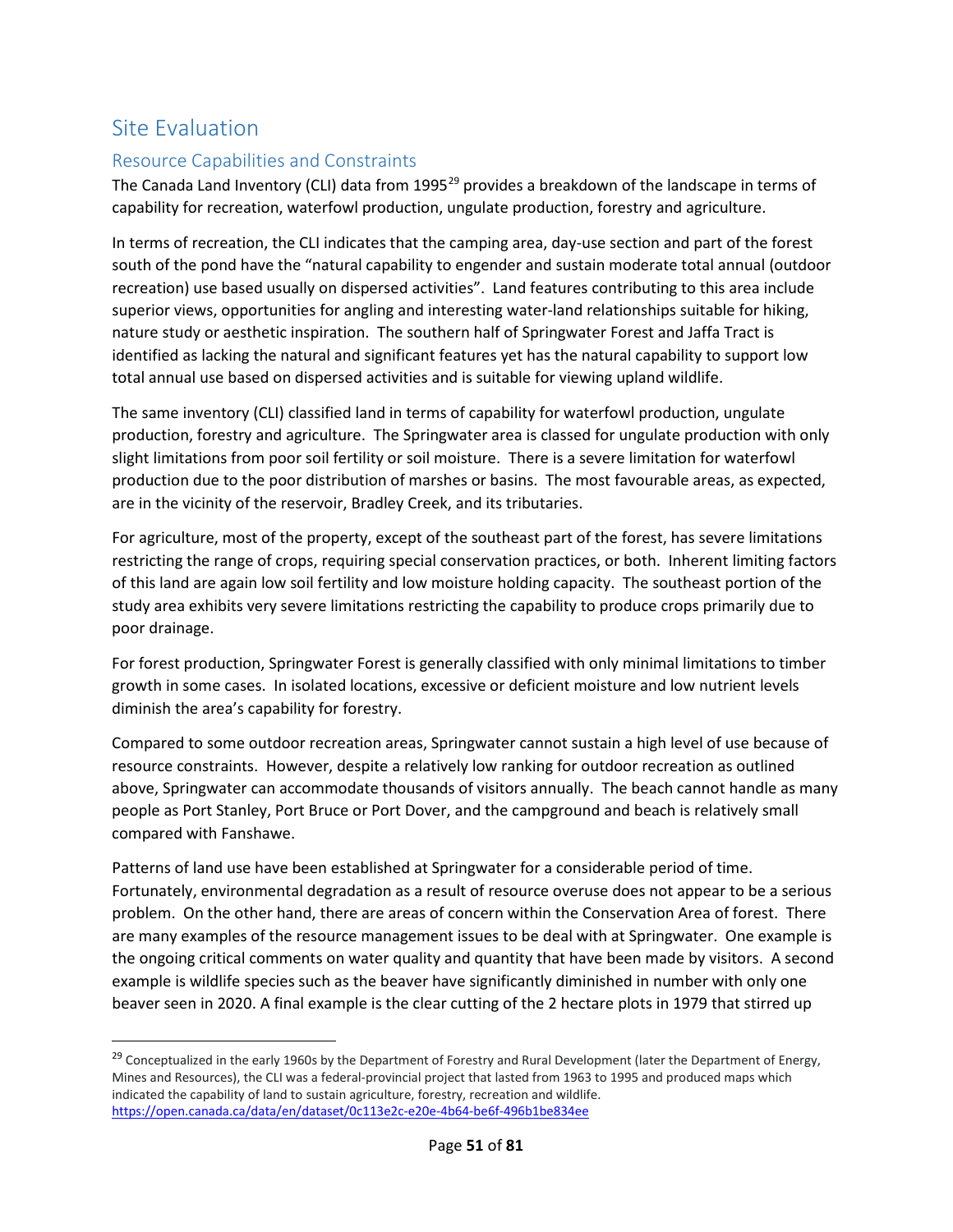controversy that lingers today. The following section more fully explains these issues, and others, and outlines management policies to effectively deal with them.

## Development and Management Issues

One of the most important management issue related to outdoor recreation is the carrying capacity of the area. Generally, the amount of use sustained by Springwater appears to be at an environmentally acceptable level. However, the Conservation Area could even accommodate more visitors, particularly for camping and day-use activities such as picnicking and swimming. As CCCA balances the environment and the economy in decisions related to conservation lands<sup>[30](#page-1-0)</sup>, it is important to determine when the deterioration of the resource base has been excessive.

### Carrying Capacity

In the recreational context, carrying capacity can be described as the level of recreation which an area can sustain without an unacceptable degree of deterioration in the character and quantity of the resource or the experience. An "unacceptable degree of deterioration" obviously depends on the perception of the individual. The definition of what is acceptable becomes a subjective decision rather than a technical or scientific decision. Even if research can show how areas and experiences will change with various levels of use and management practices, someone must still decide what changes are acceptable.

In terms of the campground, staff must decide if it is acceptable that ground cover under trailers will be reduced if allowed to remain on site for the full season. In terms of trails, some sections become compacted and expose tree roots and as a result the trail should be relocated or protected with wood chips to manage the exposed root issue.

Recreational activities carried out at Springwater have a certain level of impact on the resources supporting them but the difficult task is to establish how much use is acceptable to a majority of people. The Ontario Recreational Survey provided a series of recreation facility space standards which helped determine acceptable levels of facility use. Table 10 below identifies the capacity of various activities and related facilities at Springwater.

#### *Table 10: Activity Allocation*

| <b>Activity</b>           | Facility  | <b>Space Standard</b>    | <b>Capacity (People)</b> |
|---------------------------|-----------|--------------------------|--------------------------|
| Swimming                  | 450 sg m  | 1 person $/$ 3.4 sq m    | 130                      |
| Picnicking (day-use area) | 15 tables | 6 people per table       | 90                       |
| <b>Overnight Camping</b>  | 40 sites  | Max 6 people per site    | 240                      |
| <b>Group Camping</b>      | 3 fields  | 200 people per site      | 600                      |
| Seasonal Camping          | 150 sites | Max 6 people per site    | 900                      |
| Trails                    | 9.7 Km    | 31 persons per kilometer | 300                      |
|                           |           |                          | <b>Total = 2260</b>      |

Relating the above table to historic attendance figures for Springwater, swimming was identified as a potential concern due to overuse with poor water quality being an indicator of excessive use. As a result, periodic tests are conducted by South-Western Public Health and available on their website<sup>31</sup>.

<span id="page-1-0"></span> <sup>30</sup> <https://www.catfishcreek.ca/wp-content/uploads/2019/06/CCCA-2019-2023-Strategic-Plan.pdf>

<span id="page-1-1"></span><sup>31</sup> <https://www.swpublichealth.ca/en/community-health/beaches.aspx>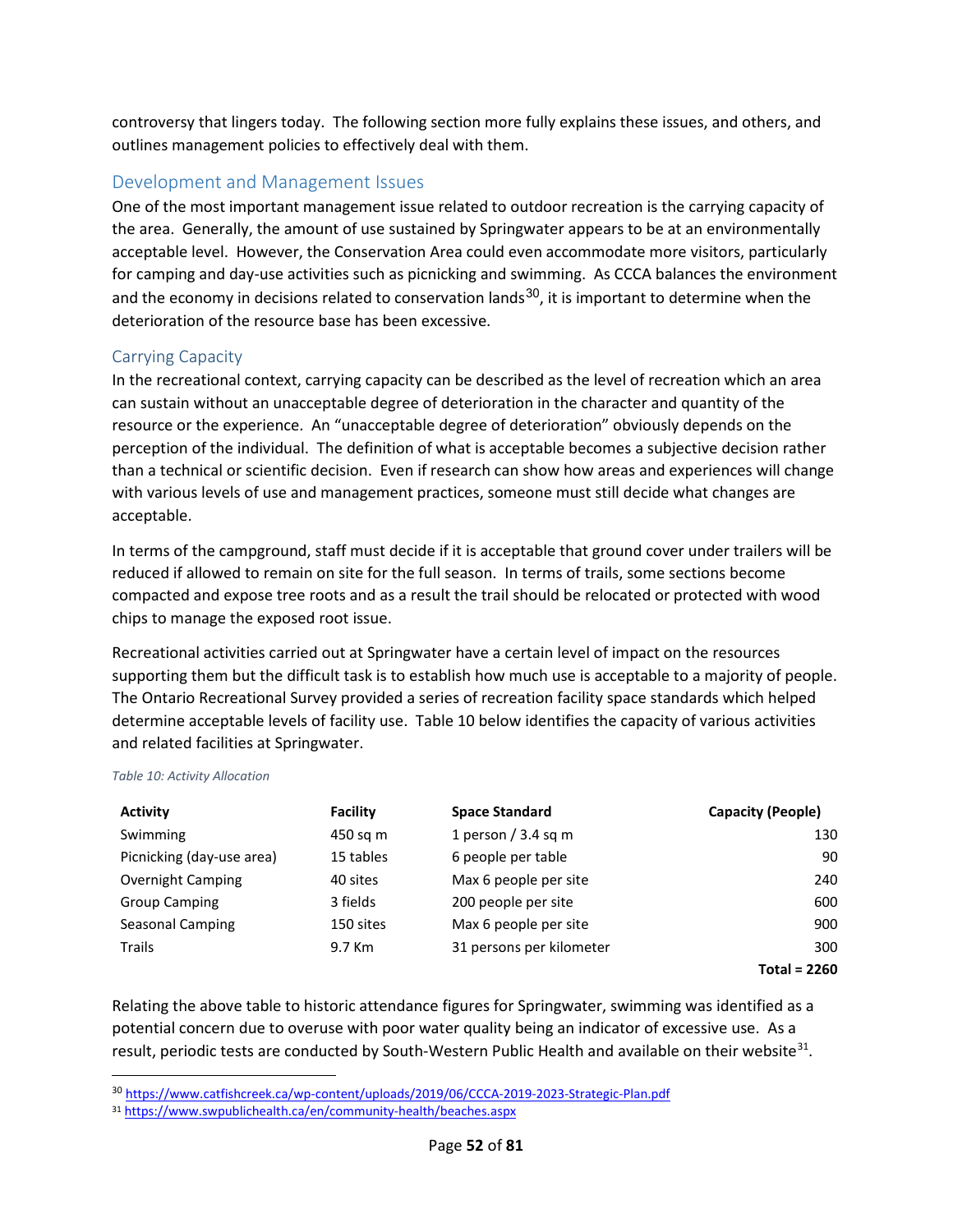In recent years it has become apparent that land and water use upstream from the reservoir has a stronger influence on water quality than excessive swimming activity but testing should still be done. Studies have shown that disease-causing bacteria populations do increase with swimming. Deposition of human wastes and litter into the water are potentially hazardous, particularly for young children.<sup>32</sup> Use of the reservoir by waterfowl can contaminate the water with bacteria. Fortunately, no positive results for e-coli were found in 2019 and 2020 and bacterial levels have been substantially lower than the maximum levels considered safe for water contact recreation.

For all other activities at Springwater, use appears to be at an environmentally acceptable level. Concerns identified earlier regarding trail use and ground cover disturbances in the campground should be dealt with using one of the following methods of environmental impact reduction:

- 1. Restrict Use
- 2. Eliminate the use temporarily, allowing the area to recover
- 3. Use cultural methods (fertilizer and water) to revive the resource
- 4. Change the design of the area/facility to change use pattern
- 5. Make areas (e.g. campsites) more artificial, reducing the impacts on the surrounding natural elements

The above strategies are utilized in the chosen development concept explained in the next section. For example, new campsites will have gravel pads on which trailers/RV's must be placed and reducing the impact on surrounding vegetation. Another example is ensuring some areas remain group camping allowing the ground cover to recover after each event. A final example is closing unacceptably small sites to create a few larger sites.

### Forest Management

CCCA had an agreement with the Ministry of Natural Resources (MNR) signed in 1964 for a period of 40 years to manage approximately 149 hectares of land, including all of the Jaffa Tract and most of the Springwater Forest. The Ministries goal in managing the forest was to produce a sustained yield of hardwoods while protecting the sensitive and significant areas of the site and continuing to provide opportunities for extensive recreation and outdoor education.<sup>[33](#page-2-1)</sup>

For example, after commencing the timber harvesting schedule in 1979, public outcry against the cutting of the mature forest was so strong that it forced a suspension of the logging schedule. This opposition caused MNR to reassess its approach to managing the forest. To help with the decisionmaking process, Ian Macdonald's Botanical survey was conducted in 1981. This study helped to determine the significance of the flora, the diversity of species and the success status of the regeneration within the clean cut areas. Naturalists expressed concern that the Carolinian elements of the forest might have been replaced by a maple-beach bush which seems to be the case today.

More recently the CCCA Board of Directors makes decisions around the management of the forest where they have indicated a desire to preserve the forest. The preservation of this area is recognized not only for aesthetic reasons, but for the biological and ecological uniqueness of this Old Growth

<span id="page-2-0"></span><sup>32</sup> Wall, G. and C. Wright. The Environmental Impact of Outdoor Recreation. University of Western Ontario, Dept. of Geography Publications Series No. 11., 1977. P.30.

<span id="page-2-1"></span><sup>33</sup> Ontario Ministry of Natural Resources, Aylmer District. Draft Policy Statement For Springwater Forest and The Jaffa Tract. Aylmer, Ontario. 1977. P.15.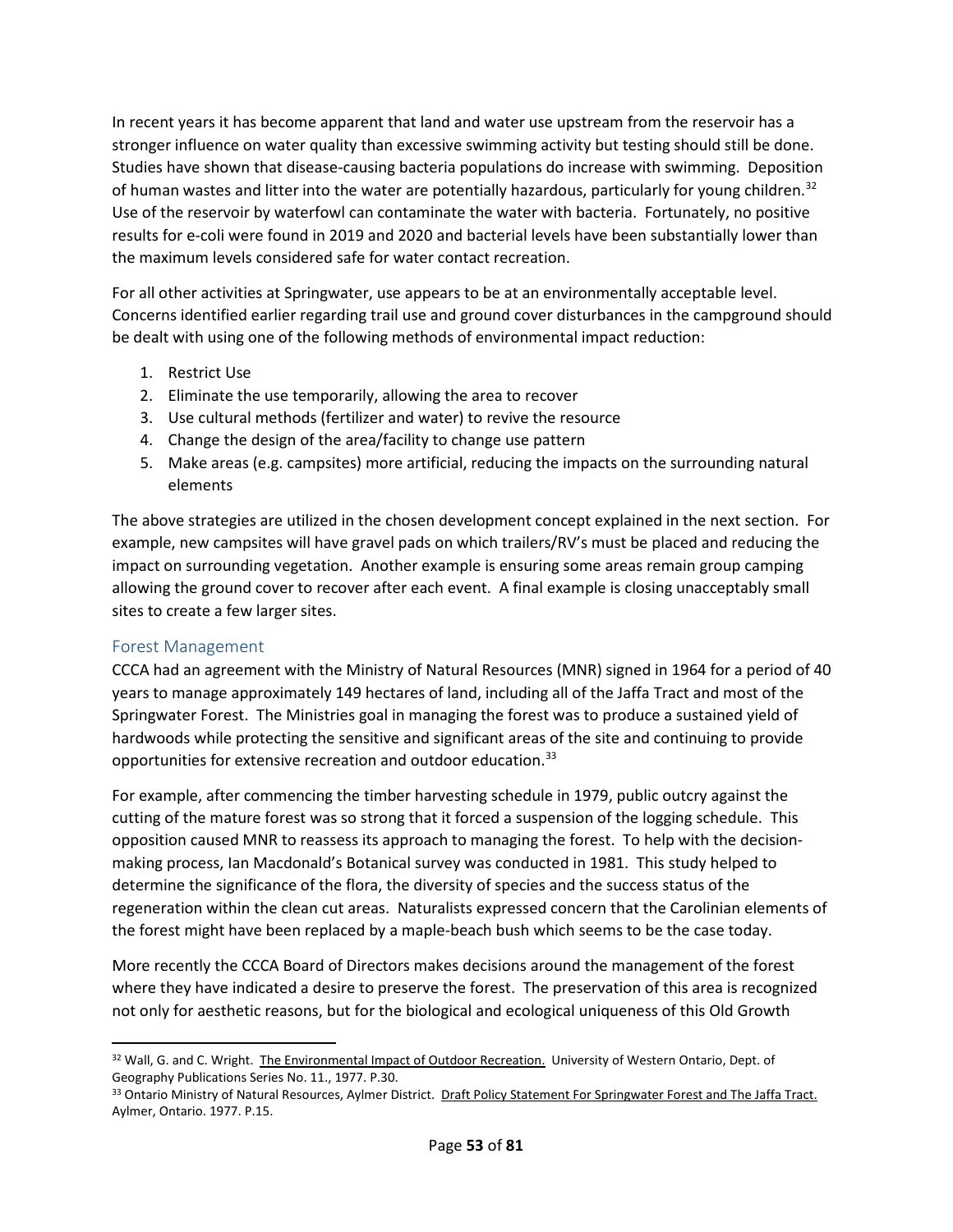Carolinian Forest. The preservation approach is directly associated with the potential revenue in lumber sales and its ability to raise funds to complete capital projects in the Conservation Area and forest. The Authority has taken a more pro-active management approach such as implementation of projects resulting from grants, donations and user fees. Project such as boardwalks, fishing platforms, signage and additional trail loops resulted from federal infrastructure projects and local donations in 2012 such as the Palmer Estate<sup>[34](#page-3-0)</sup> that resulted in the construction of the Springwater Forest Trail Boardwalk. A more detailed inventory of projects is found in Table 1.

An operating plan that deals with the forestry issues was prepared in 1996 by the Catfish Creek Conservation Authority. The Plan titled: *Springwater Forest and the Jaffa Tract Interim Operational Land Management Plan – Final Report, 1996*, clarifies and documents the roles and responsibilities of the various agencies involved with the Springwater Forest and Jaffa Tract. An updated "Operating Plan" that deals with the current forestry issues such as Ash and Beach disease should be prepared as soon as possible. An update Operating Plan would resolve, for example, the suggestion of the types and extents of trade-offs to be agreed upon to manage the forest for the perpetuation of significant natural features versus a sustained yield of hardwoods. The willingness to pay for use by a visitor will be subject to their aesthetic experience when walking in Springwater Forest. Public benefit must be enhanced rather than compromised, and appropriate management techniques and policies must be identified and implemented to achieve the stated goals and objectives.

### Water Management

Springwater Reservoir and Bradley Creek both suffer from three sources of water quality impairment. These include recreational usage of the reservoir, nutrients from upstream farming activities, and urban runoff/discharge from the Town of Aylmer. Water levels in Springwater Reservoir regularly fall in late July and August as water is used to irrigate the surrounding fields. When the water level falls the concentration of various pollutants (e.g. Nutrients) within the reservoir increases and causes the formation of algae which impairs water quality. A bubbler system was installed and operates during the peak temperatures to limit water quality impairment. As above, fortunately no positive results for e-coli were found in 2019 and 2020 and bacterial levels have been substantially lower than the maximum levels considered safe for water contact recreation.

Springwater Reservoir is also gradually filling up with sediment as identified in a report completed by MacLaren Engineers in 1988. Heavy sediment loads continue to be deposited in the basin and average water depths are slowly decreasing as seen in Table 4 above. A decision will have to be made whether or not to dredge the reservoir or examine alternative sources for swimming as the Reservoir will eventually transform into a wetland unless dredging activities are carried out.

One of the most critical factors for effective water management is co-operation among landowners in the Bradley Creek drainage basin. In 2020, a grant application was submitted to the Federal Government where CCCA requested \$60,000 for the implementation of cover crops on 330 acres and the establishment of a 1900m grassed waterway. CCCA also applied for the associated soil and water sampling which helps quantify the optimal nutrient application for the two participating farms. CCCA also proposed to test some various cover crops and other best management practices to determine an efficient approach to reducing Phosphorous without limiting the profit of the business. The project did

<span id="page-3-0"></span> <sup>34</sup> <https://www.catfishcreek.ca/wp-content/uploads/2019/10/2012-Annual-Report.pdf>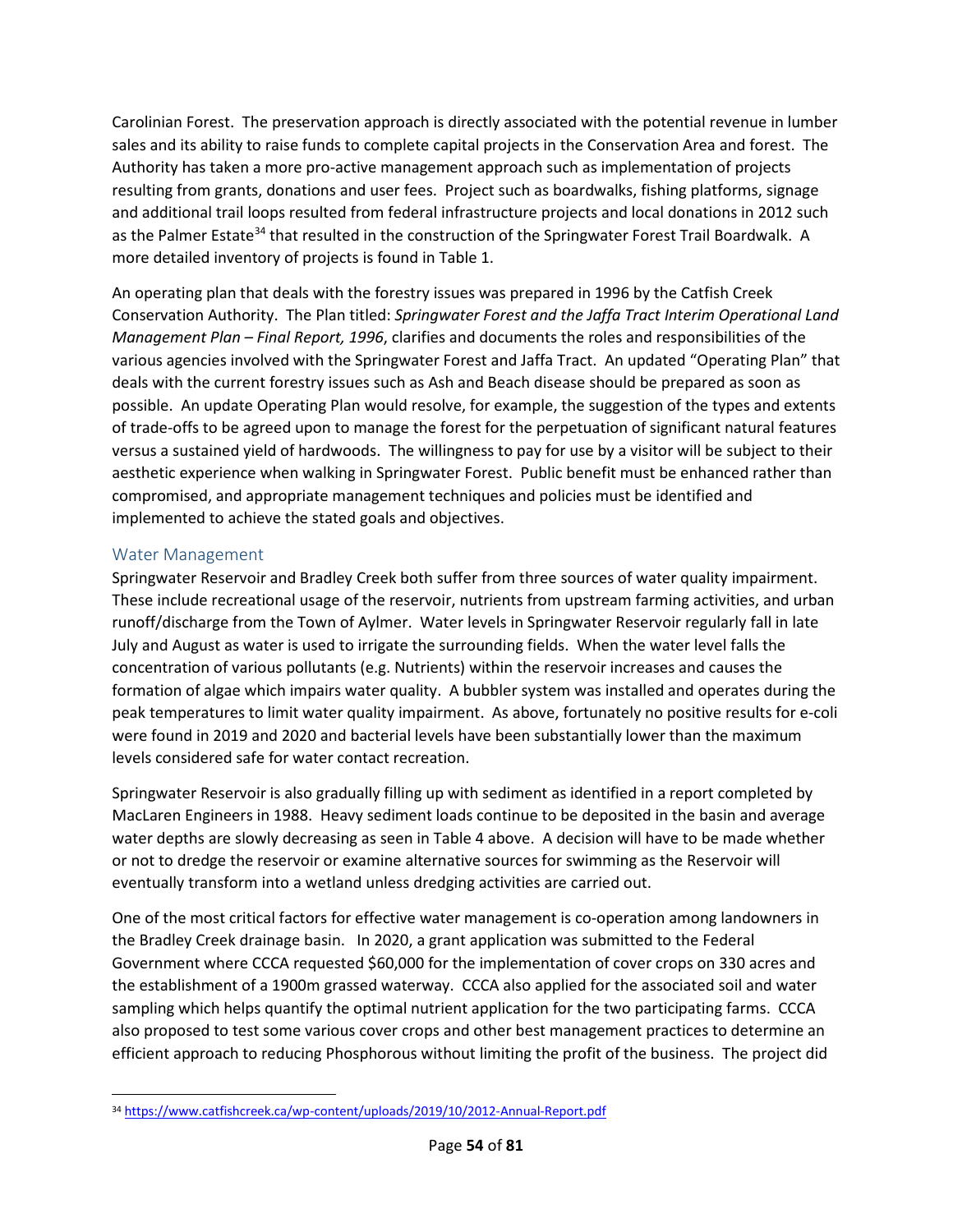not receive funding but the project plan is complete and should be submitted to future grant funding opportunities.

The amount of water for irrigation purposes could also be examined through a research project of actual takings versus permitted takings under the Permit To Take Water (PTTW) program.<sup>[35](#page-4-0)</sup> CCCA is not funded by the Province to implement water quantity research in the context of PTTW or Ontario Low Water response. This may or may not change with anticipated changes to the Conservation Authorities  $Act^{36}$  $Act^{36}$  $Act^{36}$ .

## Wildlife Management

Although there is moderate potential for wildlife production in the Forest, there are several restrictive factors such as its closed tree canopy which restricts shrub and ground cover growth forcing the ungulates and other mammals to migrate beyond the Conservation Area and Springwater Forest. The quality of the water resources in the Forest restrict waterfowl population increases and definitely limits sportfish production. Reservoir drawdown periods such as in low flow conditions may also have a negative effect on wildlife such as fish, reptiles, and amphibians.

From a Natural heritage perspective, Springwater Forest provides a significant amount of interior habitat as outlined in the 2018/19 Elgin County Natural Heritage System Study<sup>37</sup>.

In order to sustain wildlife populations, the following management strategies should be implemented:

- 1. Planting wildlife shrubs such as Nannyberry and Highbush cranberry that provide food and shelter for a variety of species
- 2. Discourage the development of additional forest trails
- 3. Implement a water quality improvement project upstream of the reservoir on Bradley Creek tributaries
- 4. Realize the importance of dead trees in the forest for the benefit of a variety of wildlife species such as woodpeckers, owls and opossums.
- 5. Do not permit hunting within the Conservation Area or Springwater Forest
- 6. Consider the benefits and disadvantages of trapping for Muskrat and Racoon within the Conservation Area and Springwater Forest
- 7. Include a comprehensive wildlife management policy in any updated Forest Management Plan for Springwater Forest

## Archeology

All designated archeological sites in the province are protected by Part IV of the Ontario Heritage Act which determines priorities, policies and programs for the conservation of archaeological resources determined to have cultural heritage value. Among other provisions, the act makes it illegal for anyone but a licensed archaeologist to knowingly disturb an archaeological site. This means that unless you are

<span id="page-4-0"></span> <sup>35</sup> <https://www.ontario.ca/page/guide-permit-take-water-application-form>

<span id="page-4-1"></span><sup>36</sup>Environmental Registry of Ontario. Modernizing conservation authority operations - Conservation Authorities Act. April 5, 2019[. https://ero.ontario.ca/notice/013-5018](https://ero.ontario.ca/notice/013-5018)

<span id="page-4-2"></span><sup>37</sup> <https://www.elgincounty.ca/wp-content/uploads/2019/08/Elgin-Natural-Heritage-Systems-Study-Information-1.pdf>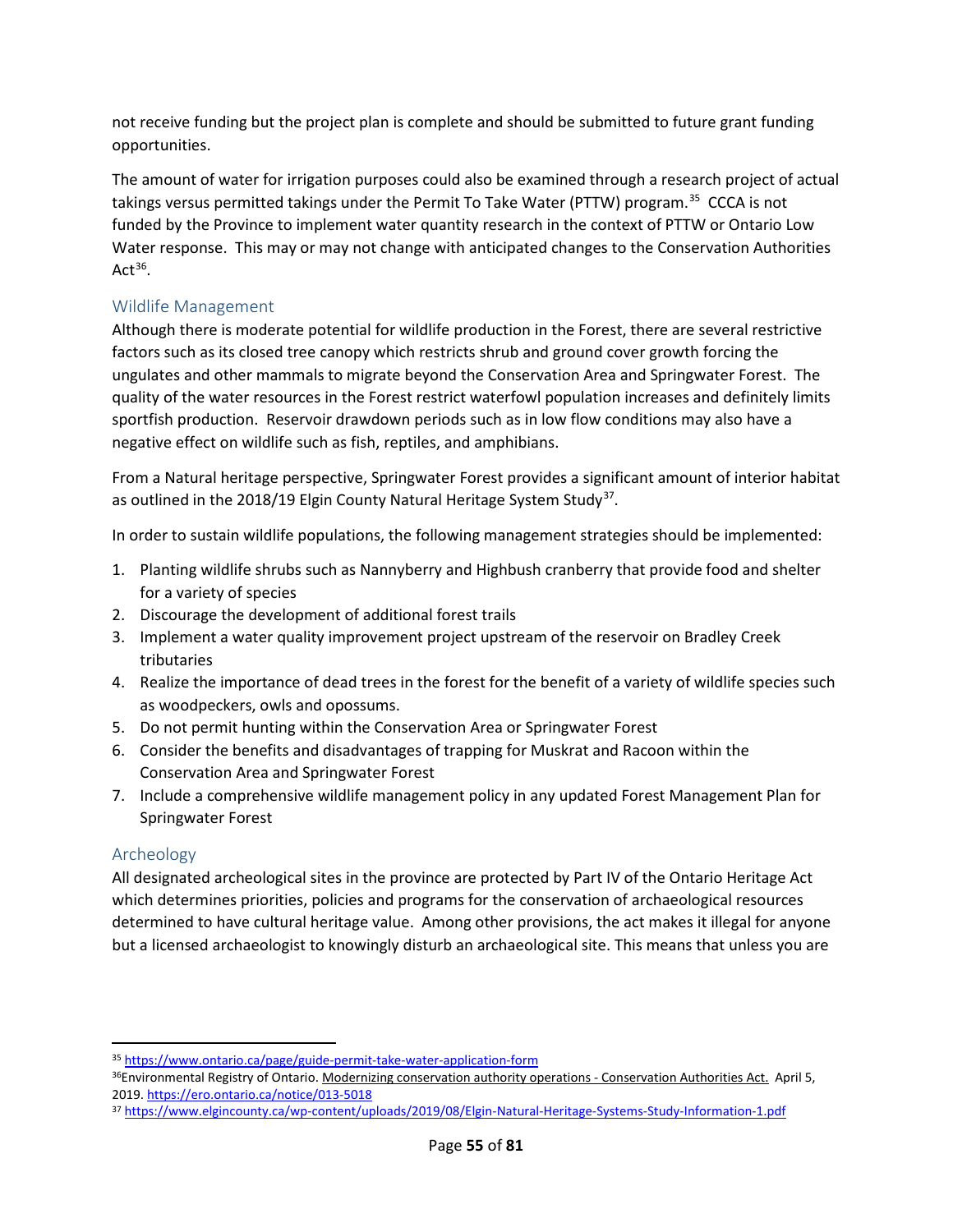a licensed archaeologist, it is illegal for you to dig an archaeological site or dive on a shipwreck to record its condition or remove and keep artifacts $38$ .

Enforcement of regulations is the critical factor in preserving sites for the future. The public must realize the significance of maintaining sites as they are without human disturbance. Conservation Authority staff, if they are not aware of the exact location of the Downpour Site within Springwater, should be informed and efforts made to initiate an informal system of periodic checking of the site to ensure that unauthorized digging is not occurring. The Authority should also continue its working relationship with the Aylmer Malahide Museum and Archives to help gain a full understanding of the significance and quality of the site. Finally, education programs relating the artifacts in the Miller and Gray Collection could be implemented to help future generations increase their understanding of the history of the Springwater. As per the original forest management polices, it is anticipated that the site and a suitable buffer will not be disturbed by logging activities. For the purpose of this Master Plan, this concept will be extended to other activities, and the location will not be published on maps as this would only serve to make the site more susceptible to exploitation.

### Other Planning Considerations

Springwater falls across jurisdictional boundaries of two official plans, Central Elgin and the Township of Malahide. The Central Elgin Official Plan<sup>[39](#page-5-1)</sup> is the planning document affecting land use and development on property west of Springwater Road, while the Township of Malahide Official Plan<sup>[40](#page-5-2)</sup> applies to property east of Springwater Road. Planning policies in each plan are very similar. Both have sections on conservation that emphasize proper management and maintenance of natural areas indicating that any development in areas of exceptional scenic or recreational value and geographic or environmental significance should be regulated so that its impact will not detract from the natural environmental character of the area. Specifically, for Central Elgin, good forestry practices as defined in the Forestry Act should be adhered to and all tree removal should be done in accordance with the Elgin County Woodlands Conservation By-Law.

The day-use area and Springwater forest are designated as conservation lands, hazard lands, locally significant woodlands between 10 and 20Ha, provincially significant woodlands greater than 20Ha, significant wetlands, and an Area of Natural and Scientific Interest (ANSI) life science. The West side Springwater Road in the seasonal campground is designated as natural hazard, natural heritage, wooded area and a former waste site (Closed in 1952, Class B5, and low potential for impact on humans) near the administration office.

Conservation Lands are the areas of exceptional scenic and recreational value and geographic and environmental significance and should be preserved and/or developed in order to maintain their inherent environmental and scenic values. Any development in areas of exceptional scenic or recreational value and geographic or environmental significance should be regulated so that its impact will not detract from the natural environmental character of the area<sup>41</sup>.

<span id="page-5-0"></span> <sup>38</sup> <http://www.mtc.gov.on.ca/en/archaeology/archaeology.shtml>

<span id="page-5-1"></span><sup>39</sup> Central Elgin Official Plan<https://www.centralelgin.org/en/business-development/official-plan.aspx> Version Referenced: March 2013

<span id="page-5-2"></span><sup>40</sup> <http://www.malahide.ca/official-plan-0> Version Referenced: September 2013

<span id="page-5-3"></span><sup>41</sup> <http://www.malahide.ca/official-plan-0> Version Referenced: September 2013. p.44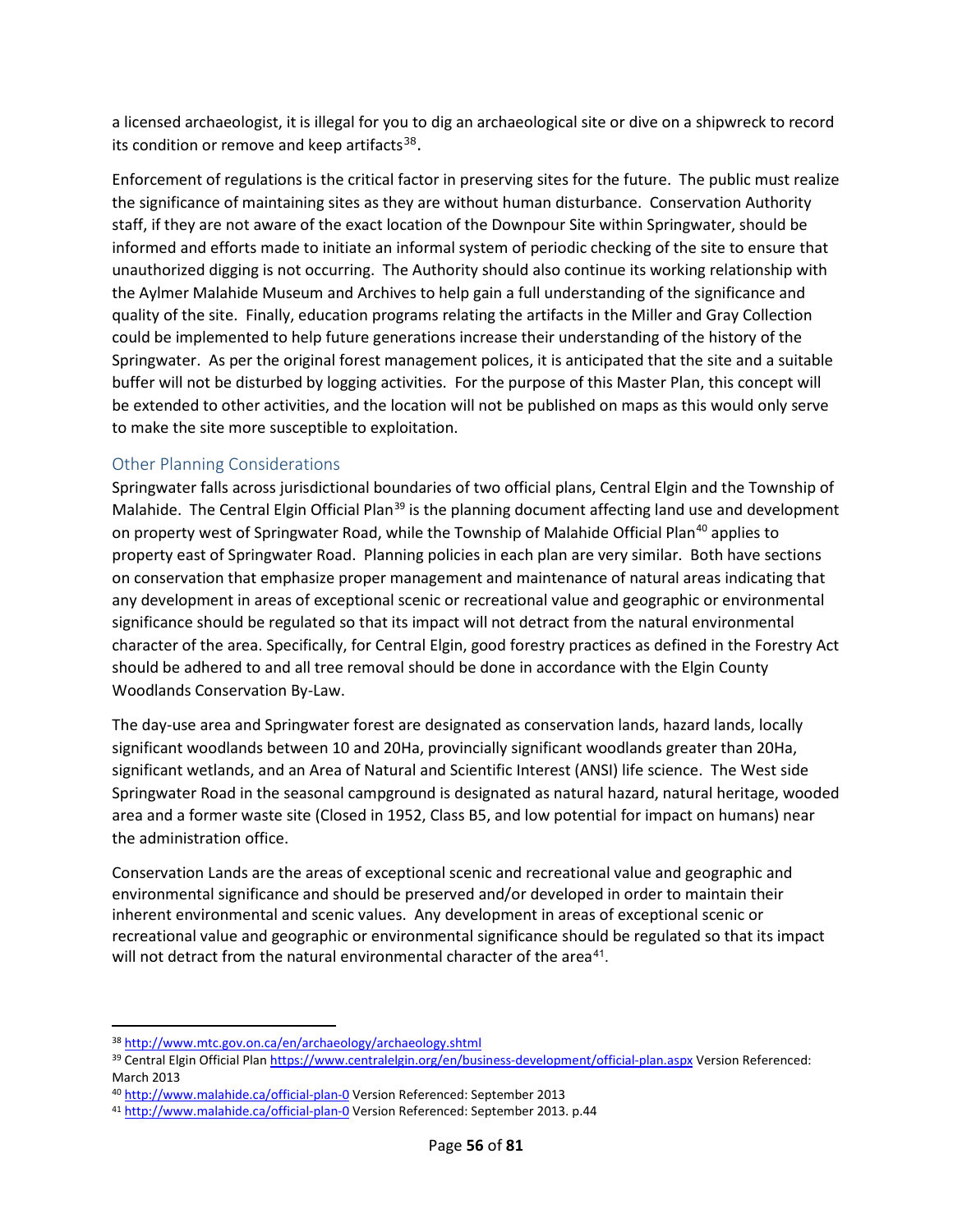Hazard lands have uses limited to agriculture, conservation, horticulture, nurseries, forests, wildlife areas, parks and other outdoor recreational activities<sup>[42](#page-6-0)</sup>. Woodlands are identified as protected from incompatible land uses and Central Elgin has indicated they shall promote reforestation and naturalization in all private and public lands where appropriate.

A Life Science ANSI in Springwater is defined as largely coincident with other natural heritage features such as significant woodlots and significant valley lands, and fall within the Natural Heritage designation in the Land Use schedules.

Wetlands include swamps, marshes, bogs and fens. They are lands that are seasonally or permanently covered by shallow water and lands where the water table is close to or at the surface. Wetlands have hydric soils and hydrophytic or water tolerant plants. All wetlands are designated as Natural Heritage on the Land Use schedules. The wetlands in and around Springwater Forest and Conservation Area are classed as Provincially Significant wetlands.

## Zoning

One of the most useful management tools in any Master Plan is zoning. Springwater can be divided into four zones which detail slightly different levels of development, management practices, and types of activities allowed. The four zones are:

- 1. Access/service Zone
- 2. Interpretive Zone
- 3. Natural Environmental Zone
- 4. Recreational Zone.

### Access Service Zone

This zone consists of the entrances, roads, entrance control facilities, parking, concession booth, store, administration office and workshop complex.

There are currently three types of road surface within Springwater: asphalt, gravel and dirt. Generally no additional roads are scheduled to be developed at this time with the exception of an additional lane at the entrance planned for 2021. Entrance control facilities to the seasonal campground are not suitable and are also scheduled for upgrade in 2021. Springwater does have a parking problem on weekends and the day-use area should be considered for parking to reduce the on-road parking.

Change rooms and washroom facilities are adequate with only interior alterations and maintenance required. All facilities are to be made accessible during any renovation or reconstruction projects<sup>43</sup>.

The administration office and concession booth will undergo preventative maintenance. The campground store is unsuitable and the construction of a new gatehouse/visitor centre is planned for 2021. No changes to speed limits and parking policies are anticipated.

### Interpretative Zone

The interpretive zone consists of the schoolhouse, Maple Syrup building, arboretum and dam. Recreational activities in this zone are passive and include hiking, picnicking, wildlife viewing and other nature based activities.

<span id="page-6-0"></span><sup>42</sup> Township of Malahide Official Plan<http://www.malahide.ca/official-plan-0> Version Referenced: September 2013. p. 62

<span id="page-6-1"></span><sup>43</sup> <https://www.ontario.ca/page/accessibility-in-ontario>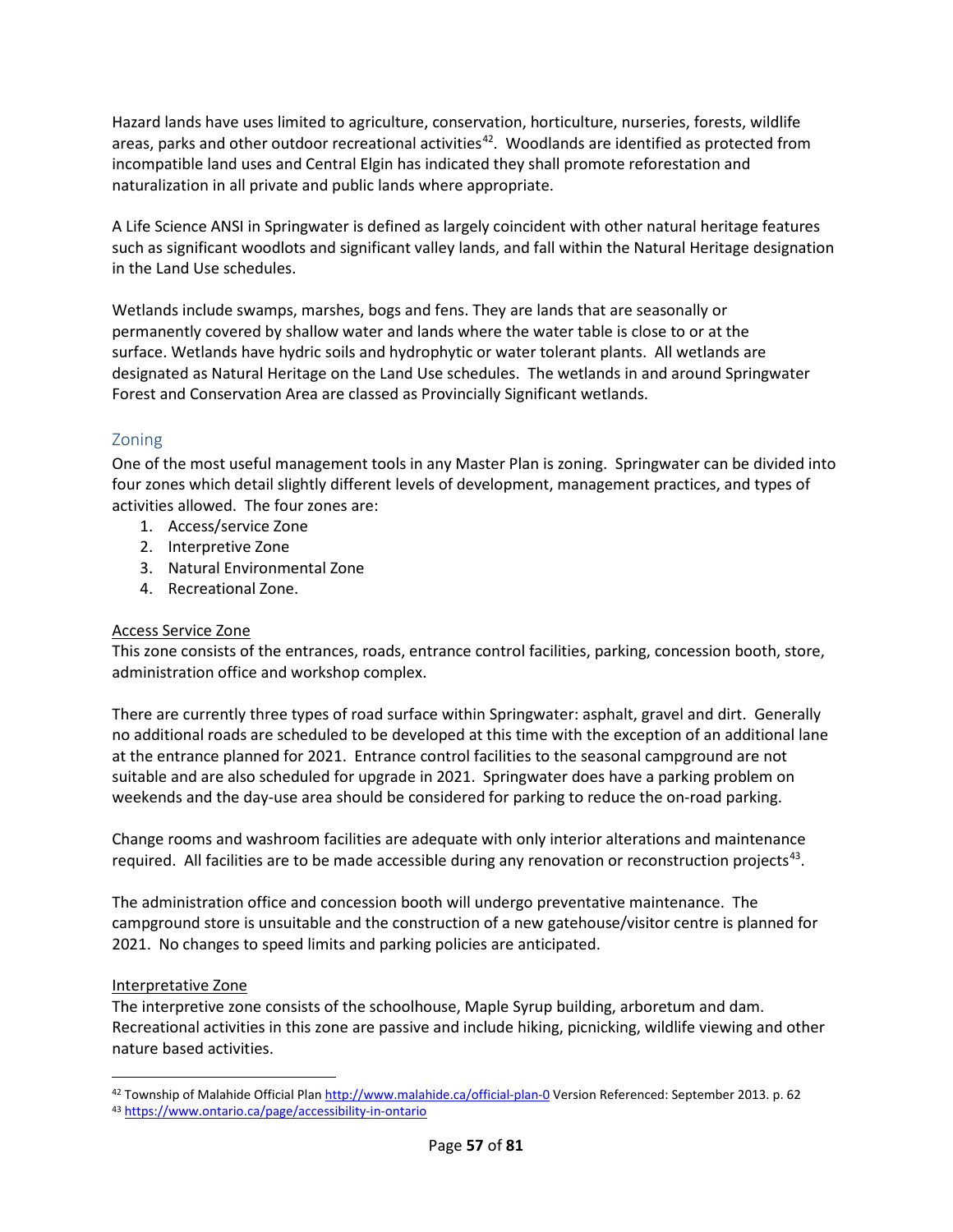The schoolhouse has been equipped with access for customers with disabilities and is used as a meeting place for various community groups, school events such as Envirothon, and large gatherings such as weddings.

Development of the arboretum is ongoing and there are plans to augment a section of the arboretum from group camping to new campsites that can be reserved.

Springwater Dam has been included within the interpretative zone as it provides the Authority with an excellent opportunity to explain the purposes and operation of a dam. Additionally, in 2021, the weather station from Port Bruce will be moved to the dam area providing additional education opportunities regarding water and weather monitoring.

### Recreational Zone

This zone is comprised of the east and west campgrounds, beach, picnic areas, playgrounds, volleyball court, and other open spaces. A wide variety of active and passive recreation occurs in this zone including athletics, picnicking, and swimming.

A variety of different development will occur over the life of this Plan to enhance the quality of experience for each visitor and fulfil the Objectives for the Conservation Area.

### Natural Environment Zone

The Natural Environment Zone is the largest area and consists of Springwater Forest, Jaffa Tract, and Springwater Reservoir. These areas are relatively undisturbed sites and illustrate the natural environment at work. The only developments proposed in this zone involve trail improvements and interpretative markers. Recreational activities will be limited to hiking, nature appreciation, cross country skiing, snowshoeing, dog walking, and mountain biking

## Land Acquisition

Springwater Conservation Area, Forest and Jaffa Tract contain several interesting and significant natural features. Within the property boundaries, a variety of outdoor recreational opportunities are provided as the Conservation Authority has made a substantial effort to meet the needs of the area residents while protecting and managing the resources in an environmentally sound manner. However, there are certain parcels of land adjacent to Springwater that would be beneficial to the Authority to acquire to achieve the strategic goals outlined by CCCA and this Master Plan. Map 14 shows the four properties targeted for acquisition.

For its present size, Springwater Conservation Area has developed much of the available areas for camping with the ability to add more campsites in different sections of the campground. There are no large sections capable of supporting a new campground area, however some of the group camping areas have been identified since early Springwater Master Plans as formal campsites.

Campsites could be developed within the Mill Pond trail section however a balance between the plants and the augmentation of a favoured nature trail needs to be considered against the economic gains. In addition, some of the natural aesthetics from existing seasonal sites may be jeopardized.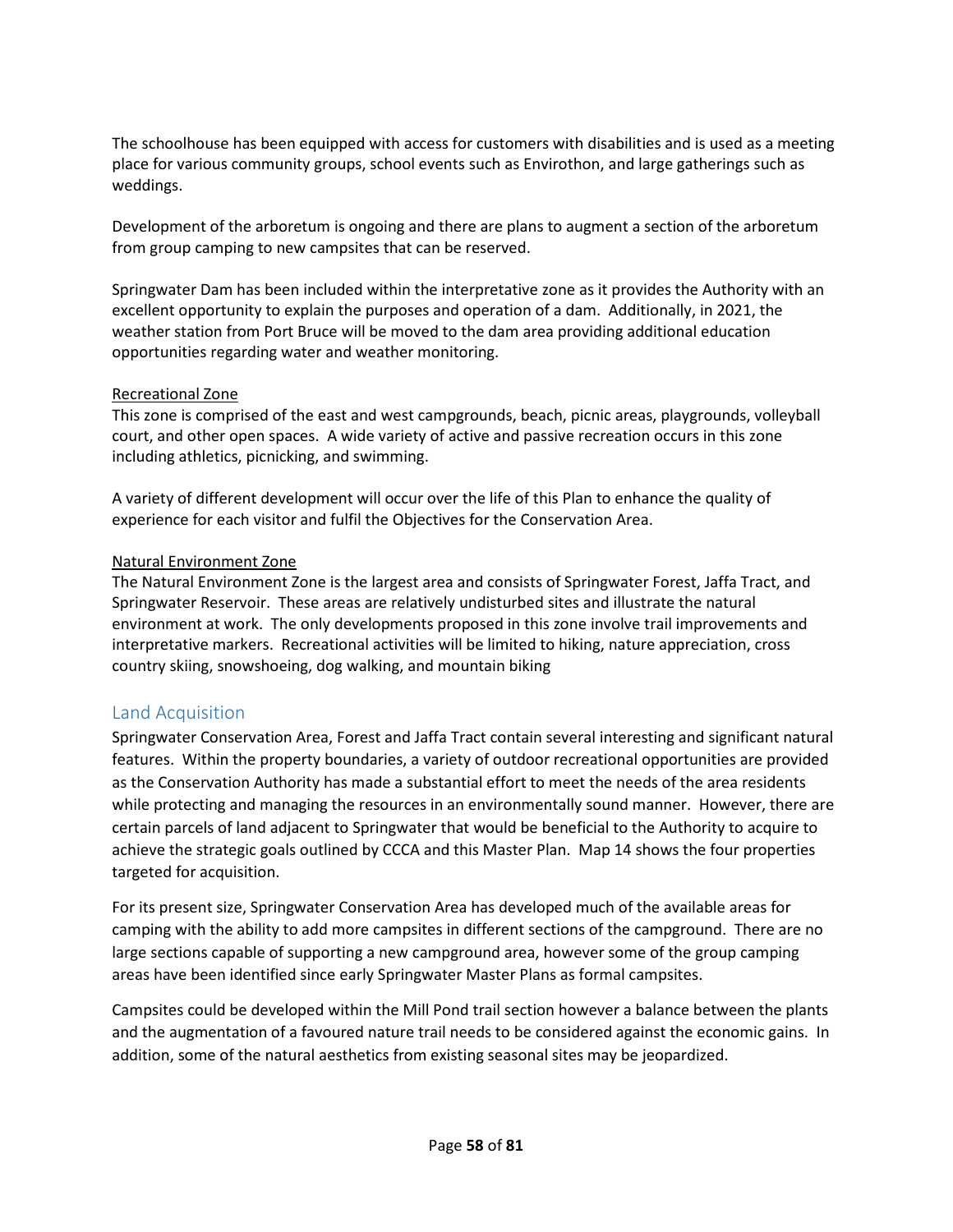Springwater is not set up as a commercial campground where campground arrangements of campsites and recreational facilities take up as much space as possible. Rather, Springwater is a Conservation Area where the focus is on camping, recreation, and the preservation of the environment. A major attraction to Springwater is the lack of overcrowding. As there are limited new camp site opportunities, a possible solution to expand is through the purchase of adjacent properties.

The following four properties were originally identified in the 1983 and 1990 Master Plans. Descriptions of these properties, along with Map 14 are reproduced from previous Master Plans. If it is in Authority's interest to expand facilities, then it is recommended that consideration be given to the purchase of these properties.



Figure 19: Land Acquisitions (Areas 1 – Area 4) (Map 14)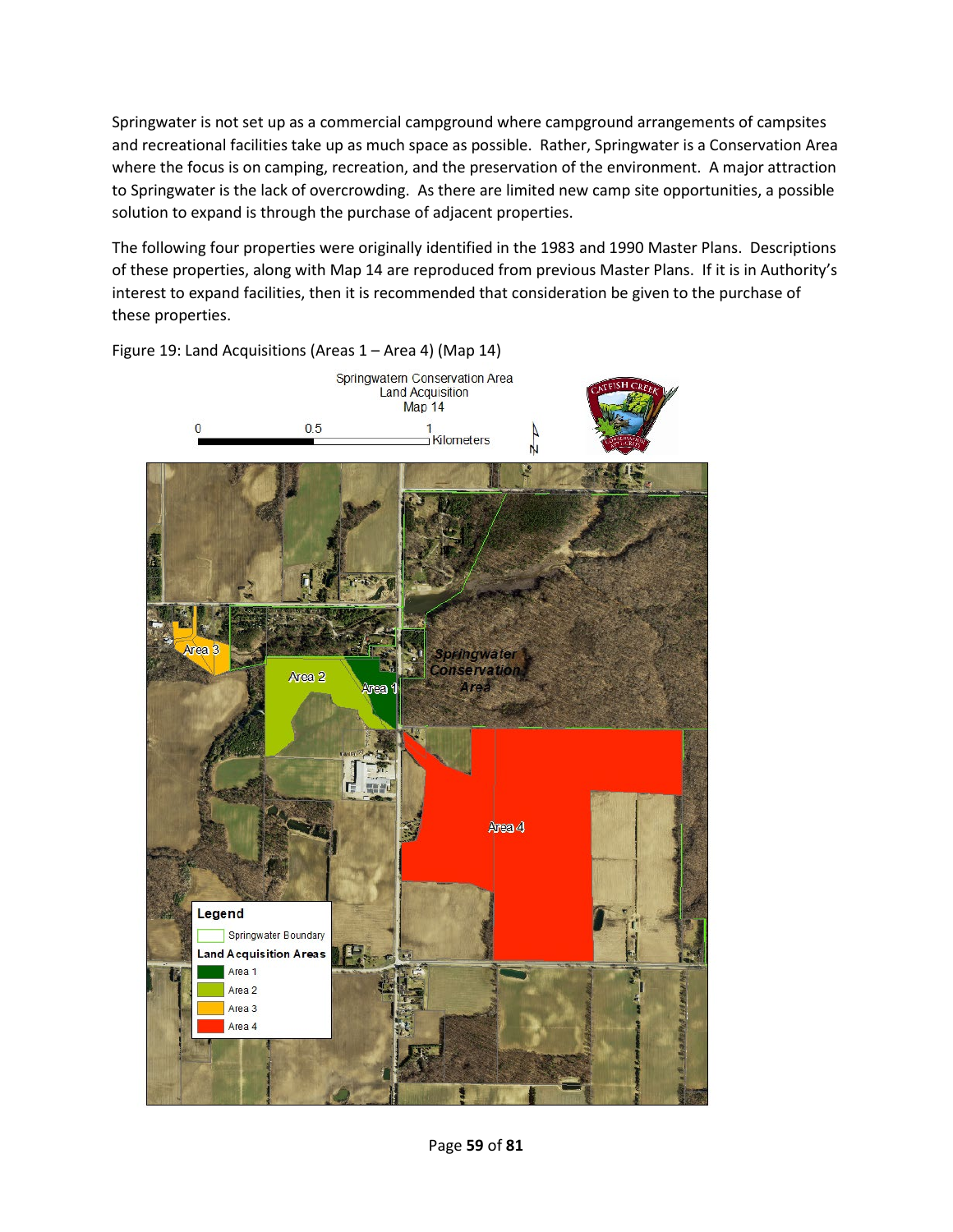### Area 1

| Location              | Lot 27 (part of), Concession 6, Central Elgin.                                                                                                                                                                                                                                                                                |
|-----------------------|-------------------------------------------------------------------------------------------------------------------------------------------------------------------------------------------------------------------------------------------------------------------------------------------------------------------------------|
| <b>Size</b>           | 4.45 Hectares                                                                                                                                                                                                                                                                                                                 |
| Ownership             | Private Landowner                                                                                                                                                                                                                                                                                                             |
| Access                | Approximately 114 metres of the northern boundary touches White's Mill Campground.<br>Springwater Road forms the eastern border while the high-water mark of a Bradley Creek<br>tributary forms the western border.                                                                                                           |
| Land Use              | The area identified is the forested part of a larger 5.7 Hectare parcel. The remaining<br>property has been cleared and consists of a 150 year old house and is not subject or<br>suitable of purchase. A pine plantation with a small network of trails has been established<br>by the landowner.                            |
| Physiography          | Norfolk Sand Plain.                                                                                                                                                                                                                                                                                                           |
| Topography            | Generally flat to gently rolling, sloping southwesterly to a creek tributary. 70% valleyland<br>and 30% tableland. A small incised valley has been formed by a stream running from the<br>east to west through the middle of the property towards the tributary.                                                              |
| Soils                 | Oshetemo sandy load and eroded soils.                                                                                                                                                                                                                                                                                         |
| Hydrology             | Well drained land. Streams have high spring and low summer discharge. East-west stream<br>originates in Springwater Forest and has good water quality.                                                                                                                                                                        |
| Vegetation            | Healthy pine plantation with limited to moderate amounts of ground cover.                                                                                                                                                                                                                                                     |
| Historical            | Pond in the north-west corner is the result of an earthen dam built in 1865.                                                                                                                                                                                                                                                  |
| Archeological         | No features known.                                                                                                                                                                                                                                                                                                            |
| Educational           | If acquired, the property would serve to expand the interpretative program.                                                                                                                                                                                                                                                   |
| Aesthetics            | Good                                                                                                                                                                                                                                                                                                                          |
| Summary               | This area exhibits interesting biophysical and cultural features complementing those in<br>Springwater. Acquisition would allow the implementation of water management<br>techniques to protect this tributary of Bradley Creek. It would also allow for expansion of<br>camping, recreational and interpretative facilities. |
| <b>Estimated Cost</b> | \$300,000                                                                                                                                                                                                                                                                                                                     |

## Area 2

| Location                                  | Lot 28 (part of), Concession 6, Central Elgin.                                                                                                                                                                                                  |
|-------------------------------------------|-------------------------------------------------------------------------------------------------------------------------------------------------------------------------------------------------------------------------------------------------|
| Size                                      | 7.28 Acres.                                                                                                                                                                                                                                     |
| Ownership                                 | Private Landowner.                                                                                                                                                                                                                              |
| Access                                    | Approximately 275 metres of the northern boundary touches southern Springwater.<br>Vehicular access could be obtained using a farm road south of the property, or from using<br>the 1865 earthen berm in the north-east corner of the property. |
| Land Use                                  | Northwest portion of the property is scattered planted conifers, with the remaining section<br>being wooded. This parcel is part of a land holding of 15.7 hectares of which 8.5 Hectares<br>is arable land not the subject of the purchase.    |
| Physiography                              | Norfolk Sand Plain.                                                                                                                                                                                                                             |
| Topography                                | Flat to gently rolling, sloping to the northwest and northeast. Small river valleys are<br>situated parallel to eastern and western borders. 30% tableland and 70% valleyland.                                                                  |
| <b>Soils</b>                              | Oshtemo sandy loam and eroded soils.                                                                                                                                                                                                            |
| Hydrology                                 | Well drained land. Spring along the eastern border has high spring volume but low<br>summer volume and flows into Bradley Creek and the pond created by the earthen dam in<br>1865.                                                             |
| Vegetation<br>Historical<br>Archeological | Deciduous / coniferous mix scattered with sumacs and planted conifers.<br>Pond at the properties northeast corner was created.<br>No features known.                                                                                            |
| Educational                               | This property would serve to expand the interpretive program.                                                                                                                                                                                   |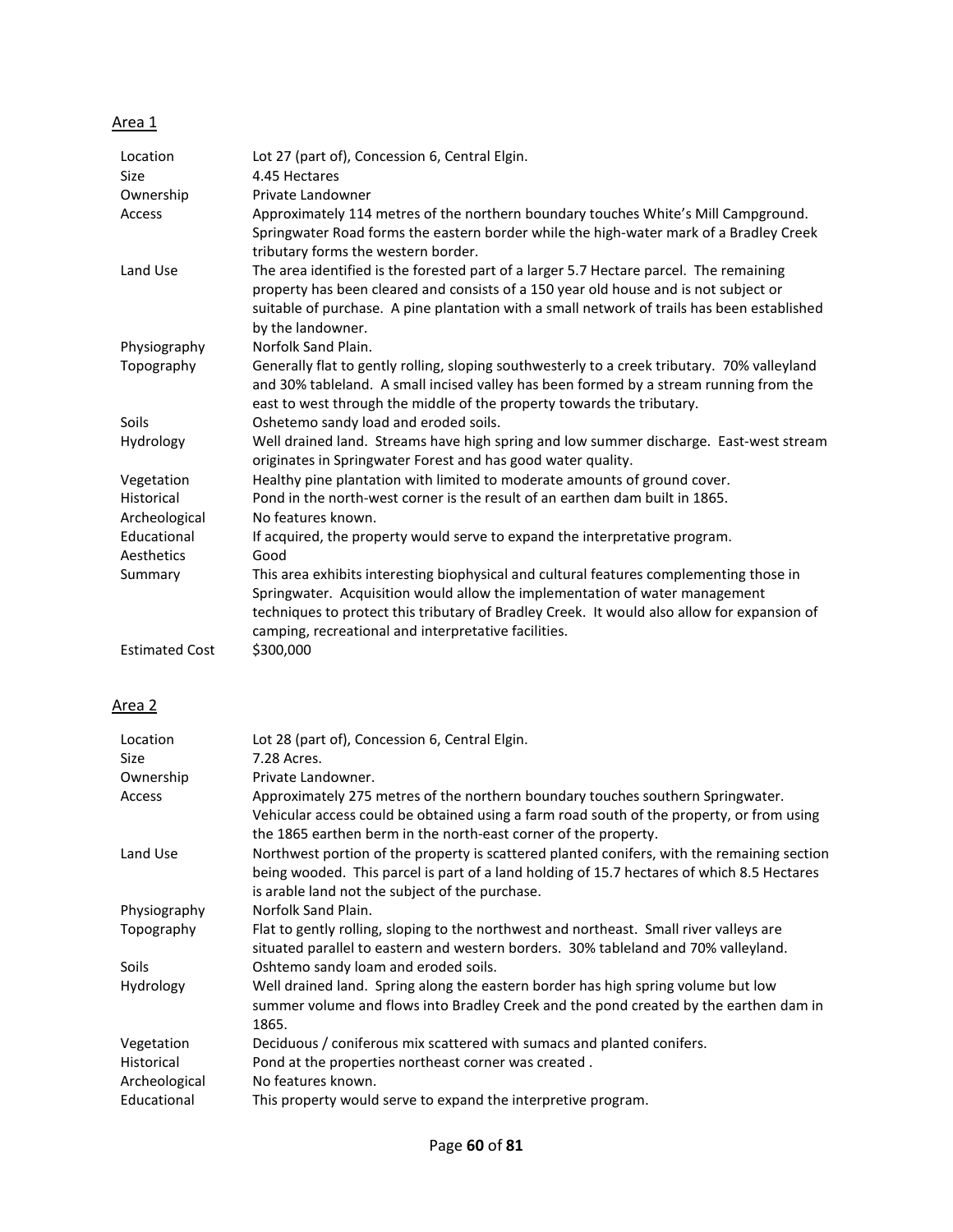| Aesthetics            | Good.                                                                                   |
|-----------------------|-----------------------------------------------------------------------------------------|
| Summary               | This area exhibits interesting biophysical and cultural features complementing those in |
|                       | Springwater. Acquisition would allow the implementation of a proper water management    |
|                       | techniques to protect this tributary of Bradley Creek, forest management, expansion of  |
|                       | camping, recreational and interpretative facilities.                                    |
| <b>Estimated Cost</b> | \$500,000                                                                               |

### Area 3

| Location              | Lot 27 (part of), Concession 6, Central Elgin.                                                                                                                                                                                                                                                                                                                                                                                                                                                                                                                                                                                                                                                |
|-----------------------|-----------------------------------------------------------------------------------------------------------------------------------------------------------------------------------------------------------------------------------------------------------------------------------------------------------------------------------------------------------------------------------------------------------------------------------------------------------------------------------------------------------------------------------------------------------------------------------------------------------------------------------------------------------------------------------------------|
| Size                  | 8.9 Hectares.                                                                                                                                                                                                                                                                                                                                                                                                                                                                                                                                                                                                                                                                                 |
| Ownership             | Three private landowners.                                                                                                                                                                                                                                                                                                                                                                                                                                                                                                                                                                                                                                                                     |
| Access                | Eastern boundary of parcel touches western boundary of Springwater. There is road access<br>from Southdale Road through the White's Mill property.                                                                                                                                                                                                                                                                                                                                                                                                                                                                                                                                            |
| Land Use              | The primary feature is a five-hectare marsh with water levels controlled by the White's Mill<br>Dam. Water is used to irrigate fields to the south. A small mill operates immediately to the<br>west. The pond today serves wildlife and water management functions. Private residences<br>and a pine plantation are situated north of White's Pond.                                                                                                                                                                                                                                                                                                                                          |
| Physiography          | Norfolk Sand Plain.                                                                                                                                                                                                                                                                                                                                                                                                                                                                                                                                                                                                                                                                           |
| Topography            | Flat gently rolling, 80% valleylands and 20% tablelands. Incised valley of Bradley Creek has<br>been flooded by the dam.                                                                                                                                                                                                                                                                                                                                                                                                                                                                                                                                                                      |
| Soils                 | Mixed sand and silty clay loam north of Bradley Creek, eroded soils in the valleylands,<br>Oshtemo sandy loam south of Bradley Creek and pond.                                                                                                                                                                                                                                                                                                                                                                                                                                                                                                                                                |
| Hydrology             | The marsh was created 150 years ago by damming Bradley Creek. The water level drops an<br>average of .6 metres in summer due to irrigation with staff managing the dam to ensure<br>enough water for aquatic species during low flow conditions. A stream enters the pond<br>form the south. The pond's position on Bradley Creek and the dense growth of cattails<br>makes it important for filtering excess nutrients.                                                                                                                                                                                                                                                                      |
| Vegetation            | A pine plantation exists in the northeast section. Mixed forest grows on slopes south of<br>the pond. The river valley basin has a mosaic of emergent and floating cover types.                                                                                                                                                                                                                                                                                                                                                                                                                                                                                                               |
| Historical            | Grist mill built on White's Pond in 1867.                                                                                                                                                                                                                                                                                                                                                                                                                                                                                                                                                                                                                                                     |
| Archeological         | Two sites are registered on Lot 27, Concession 6.                                                                                                                                                                                                                                                                                                                                                                                                                                                                                                                                                                                                                                             |
| Educational           | This property would serve to expand the interpretive program through the development of<br>an interpretive trail around the pond where the following educational features could be<br>identified such as the importance of the area for waterfowl and wildlife, diversity created<br>by the edge effect of a marsh meeting the forest, and the historical value of the wetland<br>for water retention.                                                                                                                                                                                                                                                                                        |
| Aesthetics            | Good to very good.                                                                                                                                                                                                                                                                                                                                                                                                                                                                                                                                                                                                                                                                            |
| Summary               | Acquisition of this biologically and hydrologically significant area would permit further<br>implementation of the CCCAs stewardship and water management programs. By properly<br>managing the wetland area its water retention value will be secured. White's Pond helps<br>to provide a more constant supply of water to Bradley Creek. Maintaining adequate water<br>for irrigation is also important. Appropriate management techniques to minimise<br>downstream erosion, protect wildlife habitats, and enhance the scientific and educational<br>value of the area. Archeological features would be protected. Camping and recreational<br>facilities can be expended into this area. |
| <b>Estimated Cost</b> | \$600,000                                                                                                                                                                                                                                                                                                                                                                                                                                                                                                                                                                                                                                                                                     |

Area 4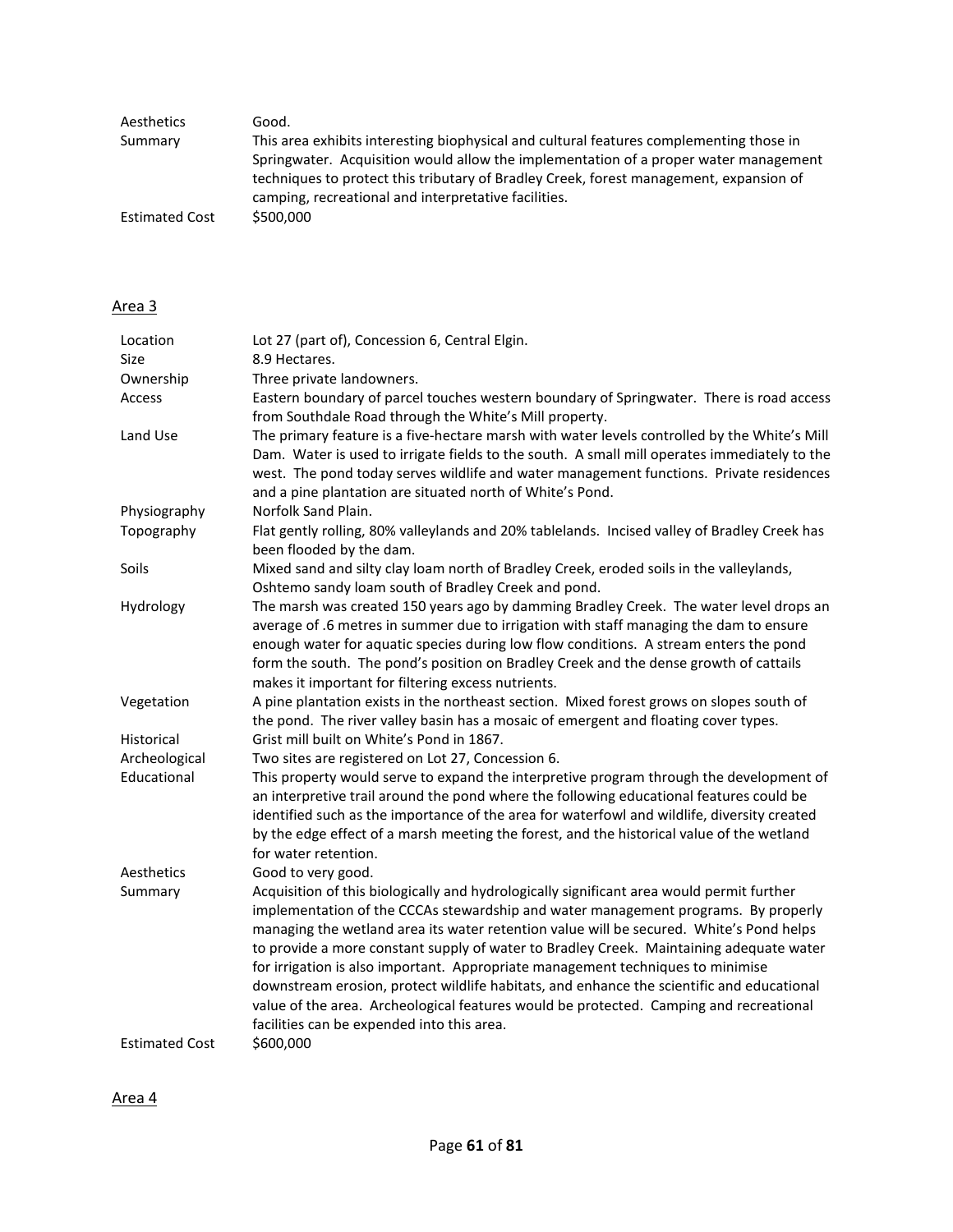| Location<br><b>Size</b> | Lot 1-3 (part of), Concession 5, Malahide Township.<br>50 hectares.                                                                                                                                                                                                                                                                                                                                                                                                                              |
|-------------------------|--------------------------------------------------------------------------------------------------------------------------------------------------------------------------------------------------------------------------------------------------------------------------------------------------------------------------------------------------------------------------------------------------------------------------------------------------------------------------------------------------|
| Ownership               | Private Landowner.                                                                                                                                                                                                                                                                                                                                                                                                                                                                               |
| Access                  | Northern border touches the southern border of Springwater Forest.                                                                                                                                                                                                                                                                                                                                                                                                                               |
| Land Use                | Forested land with scattered moist depressions. In the northwest corner along                                                                                                                                                                                                                                                                                                                                                                                                                    |
|                         | Springwater Road, the creek has been dammed up and used primarily for recreation. The<br>forest has been selectively cut over many decades.                                                                                                                                                                                                                                                                                                                                                      |
| Physiography            | Norfolk Sand Plain. A western extension of the Tillsonburg Moraine passes through the<br>southernmost portion.                                                                                                                                                                                                                                                                                                                                                                                   |
| Topography              | Gently rolling sand plain with incised stream valleys and swamp depressions. The southern<br>portion presents a more extensive broad, wet, swampy basin with infrequent and small<br>rises.                                                                                                                                                                                                                                                                                                      |
| Soils                   | Granby sand throughout the central wooded portion (poorly drained). Well drained<br>Oshtemo sand in the northwest corner. Eroded soil in the vicinity of the reservoir and a<br>short distance upstream.                                                                                                                                                                                                                                                                                         |
| Hydrology               | Significant water source area for Bradley Creek. Several wet depressions are situated<br>between the low sand rises of the northern portion. A broad, wet, swampy basin exists in<br>the southern forested portion. These moist depressions provide the water source for<br>streams cutting shallow incisions across the area.                                                                                                                                                                   |
| Vegetation              | Dominant tree species include sugar maple, American beech, red oak, white oak, white<br>ash, and black cherry. Shrubs include witch hazel, ironwood and flowering dogwood.<br>Species characterization of the incised stream valleys include hemlock, basswood and wild<br>ginger. Deciduous swamp communities in this area include silver maple, red maple, yellow<br>birch and sedges. Among the rare species in this area are American chestnut, swamp white<br>oak and rough leaf goldenrod. |
| Historical              | No features known.                                                                                                                                                                                                                                                                                                                                                                                                                                                                               |
| Archeological           | No sites known.                                                                                                                                                                                                                                                                                                                                                                                                                                                                                  |
| Educational             | This property would serve to expand the interpretive program through offering access to<br>unique untouched areas of the Forest once a year.                                                                                                                                                                                                                                                                                                                                                     |
| Aesthetics              | Moderately good. Forest cover is broken up into irregular patterns by scattered cropland.<br>Dense vegetation growth limits viewing distance.                                                                                                                                                                                                                                                                                                                                                    |
| Summary                 | This significant area serves as an important source of water for Bradley Creek. It also<br>includes several interesting and rare flora. It is not anticipated additional trails would be<br>put through this area rather it be it be used for educational, community relations and<br>water management purposes.                                                                                                                                                                                 |
| <b>Estimated Cost</b>   | \$2,000,000                                                                                                                                                                                                                                                                                                                                                                                                                                                                                      |

## Plan Implementation

Since the implementation of the 1983 and 1990 Master Plans, Springwater Conservation Area is considered to be largely developed. However, room for growth still exists. New proposals are offered in this Plan to increase the appeal of Springwater, raise the quality of recreational activities, and increase the services available to campers and visitors.

Guidelines from the 1983 and 1990 Master Plans are still applicable to the 2020 Master Plan and are used to direct the implementation of the various phases and proposals.

These guidelines include those for site design, landscape design, community relations and phasing in of development. Sections are also presented for maintenance, enforcement, management, and proposed acquisition of significant natural areas in the immediate vicinity.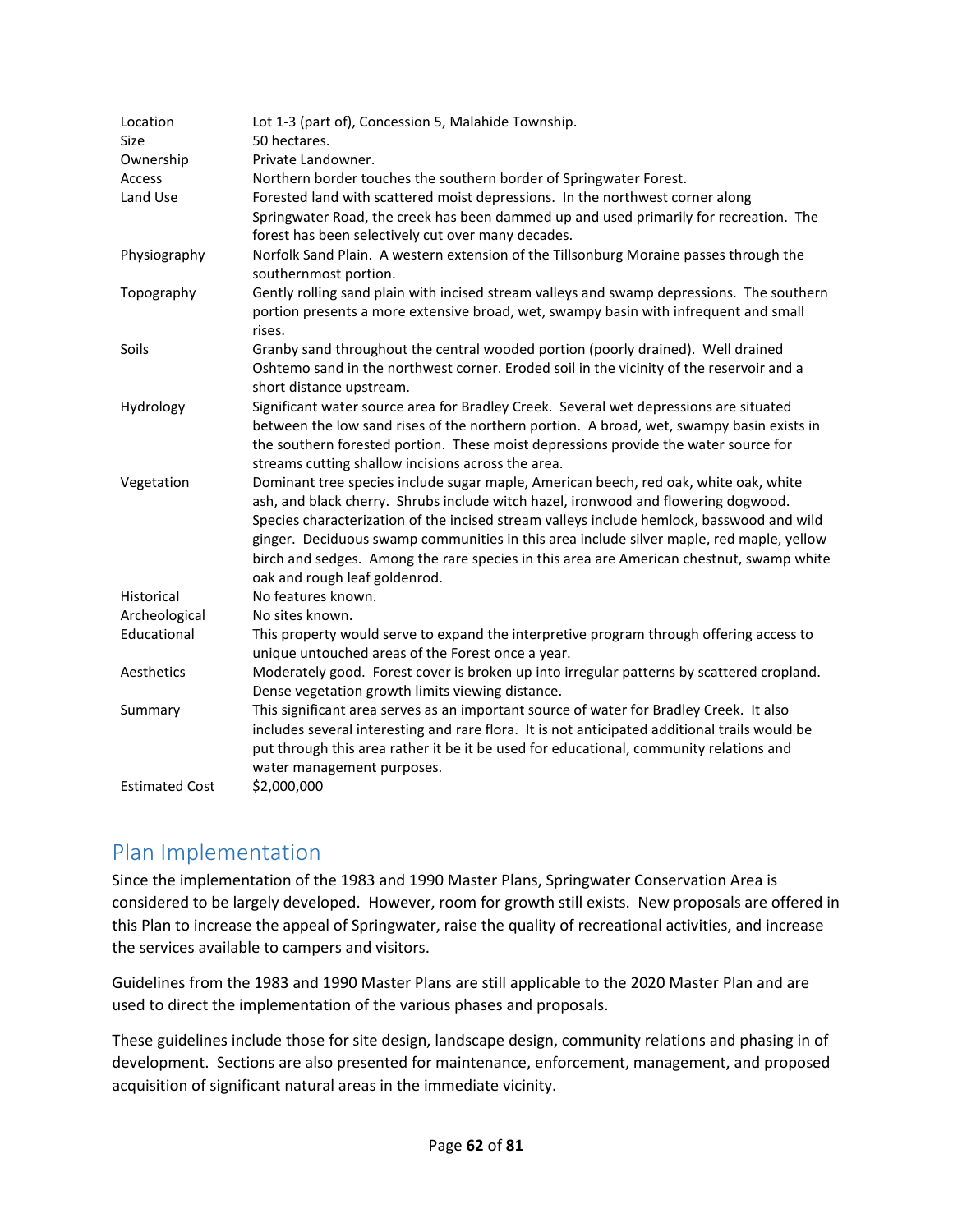## Site Design Guidelines

Vehicular and pedestrian traffic moves through the Conservation Area using asphalt roads, gravel/dirt roads, paths and nature trails. Arteries receiving heaviest use that are currently surfaced with asphalt include the main campground road in the West Campground. The width of such roads should be maintained at 6.7 metres with 3.0 meters of vegetation pruned back on each side of the road. Secondary roads (e.g. the west campground road beyond the gabion bridge, east campground loops) should be a minimum of 4.5 meters, and if not asphalt, treated with calcium or some other dust inhibitor. Vegetation should be pruned back from each side at least 1.25m.

The main access road through Springwater Forest should have a maximum width of 2.45m with the same vertical clearance. Secondary forest trails (e.g. along the south edge of the pond) should be maintained at a width of 1.25m (maximum) with vertical clearance of 2.45m. Wood chips should be applied where tree roots become exposed. The Wheelchair Trail should be periodically treated with soil cement to maintain a relatively smooth surface.

Day-use and campground visitor parking lots should not be expanded or relocated. These parking facilities should be surfaced with gravel, periodically treated with a dust inhibitor and encompassed with barriers to restrict traffic movement onto grassed or natural areas.

Present directional patterns on roads (one-way or two-way) should be maintained. Generally no additional entrances, parking areas or roadways will be developed during the life of the Plan, except those for the new exit lane for the new entrance and visitor centre, and those associated with ingress and egress to the new campsites outlined in the Plan. The existing road around the new campsites proposed in Phase 1 will need to be enhanced. The wet areas in the middle and to the north of this new section will need grading and gravel to minimize impact on soils.

Visitors to the day-use picnic pavilion should be directed to park in the day-use parking lot and discouraged from driving across the grass to the shelter.

All campsites within the services campground sections will continue to have individual water and hydro hookups. Individual sewer hookups are not provided, although they are considered as part of future upgrades in the east campground. Gravel pads will be placed on all serviced sites that are used on a seasonal or transient basis. Each site will have a fire pit in a consistent location to prevent campfire burn marks on a given site. Each site will have a picnic table that is not affixed allowing it to move around the site and spread out soil compaction and disturbance of natural cover. Topsoil and grass seed will be applied to the group camping area to provide a more resilient and attractive surface.

## Architectural Guidelines

Two types of structure designs prevail at Springwater. The administration building, sugar shanty, new visitor centre and existing picnic shelters are wooden structures, while other service buildings such as the washrooms, beach house and schoolhouse are constructed of brick. Any proposed structures to be built in the future can be constructed of wood, brick or steel as long as the designs and colours adequately blend in with their natural surroundings. For any refinishing work, consider the use of stains on wood components as opposed to colour paints.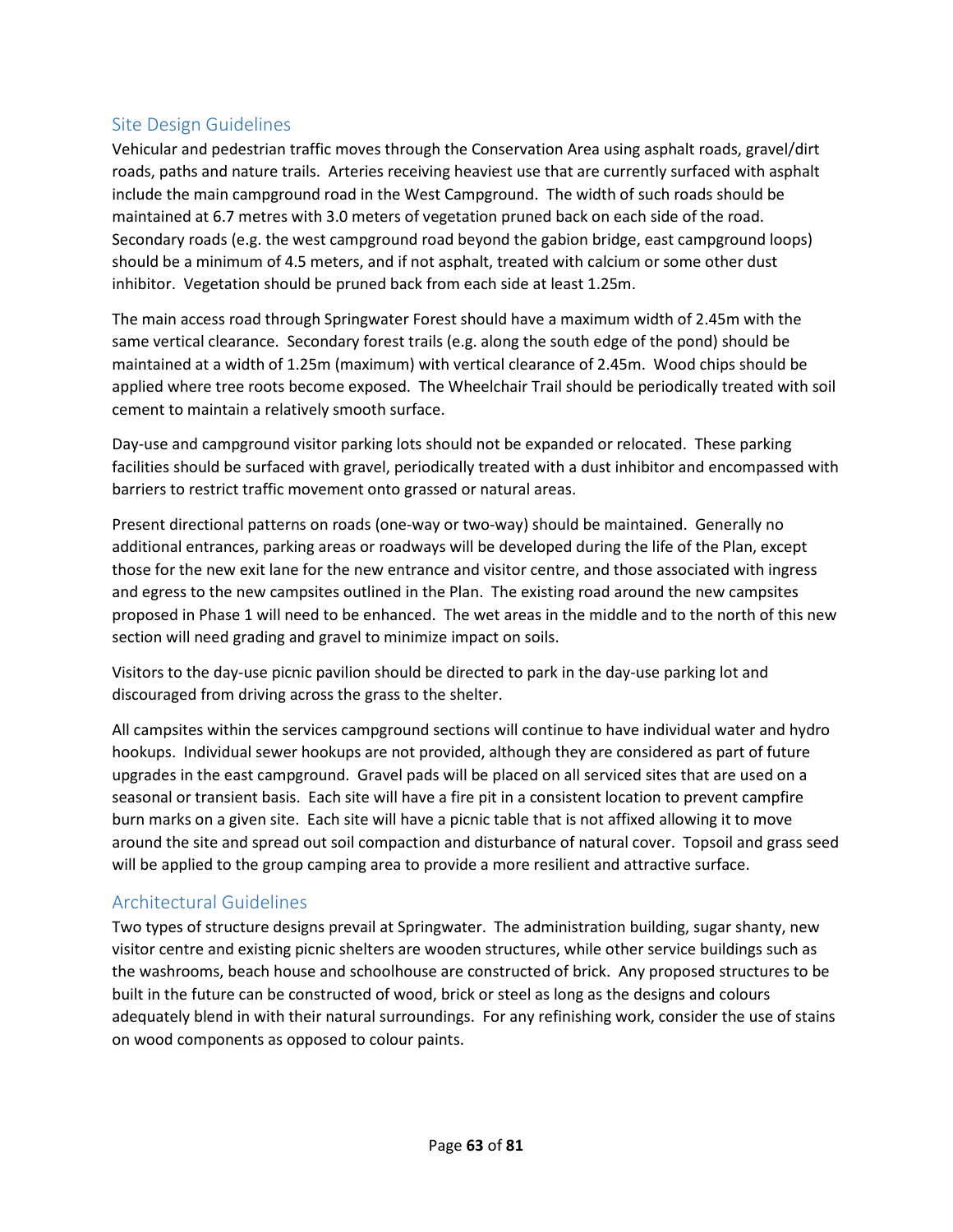## Landscape Design Guidelines

Large open areas within the day-use section will be broken up into smaller units by means of mass tree and shrub planting of native deciduous and coniferous species. Future trees plantings between campsites should be discouraged due to the poor growth success and grass trimming difficulties. New tree plantings may occur as part of the development of new sites in order to create a natural separation between sites to minimize the movement of campers across sites.

Dead or fallen trees in all use areas should be removed for public safety and cut of for firewood if applicable based on type and quality of wood, and staff resources available. A hazard tree policy and monitoring program is in place and third party tree experts are brought in to cut any trees that are a safety concern or where staff do not have the equipment or experience to safely remove. A regular schedule of trimming and pruning planting trees should be developed and sustained.

Conservation Area signs should be maintained in good condition. Consider the replacement of all painted wooden signs with more durable painted steel signs.

## Community Relations

Springwater Forest is one of the 16 life science Areas of Natural and Scientific Interest identified by the Ministry of Natural Resources and Forestry. As a result, the community relations and outdoor education programs highlight the important natural environment found at Springwater. The education programs identify and explain the facilities/activities offered at Springwater, the provincial and local significance of Springwater Forest, and the watershed management programs such as environmental monitoring.

Information is primarily shared via social media as it provides a cost effective and environmentally effective method to community programs, services and events to the public and stakeholders. Facebook is the most popular with over 4,400 followers, and Instagram (856) and Twitter (265) following respectively. The social media statics for 2020 are as follows:

| <b>Channel</b> | # impressions | # interactions |
|----------------|---------------|----------------|
| Facebook       | 3412          | 349            |
| Twitter        | 6637          | 135            |
| Instagram      | (n/a)         | (n/a)          |
| LinkedIn       | 1129          | 129            |

The development of the visitor's centre planned for 2021 will deliver on a Master Plan concept remaining from the 1985 Plan where demand for such a facility were warranted at the time, and even more so today with the increase in visitors. No other Conservation Area in Ontario with Springwater's degree of natural and historical significant is without an interpretative centre of some description. Such a facility serves to provide a focus and meeting spot for Interpretative Programs for Springwater and other Authority-owned lands, complementing the facilities provided at the Jaffa Outdoor Education centre offering a destination/stopover point for the large school groups currently using the trail system. Another focus is a general information centre for first-time visitors to Springwater Conservation Area and Forest.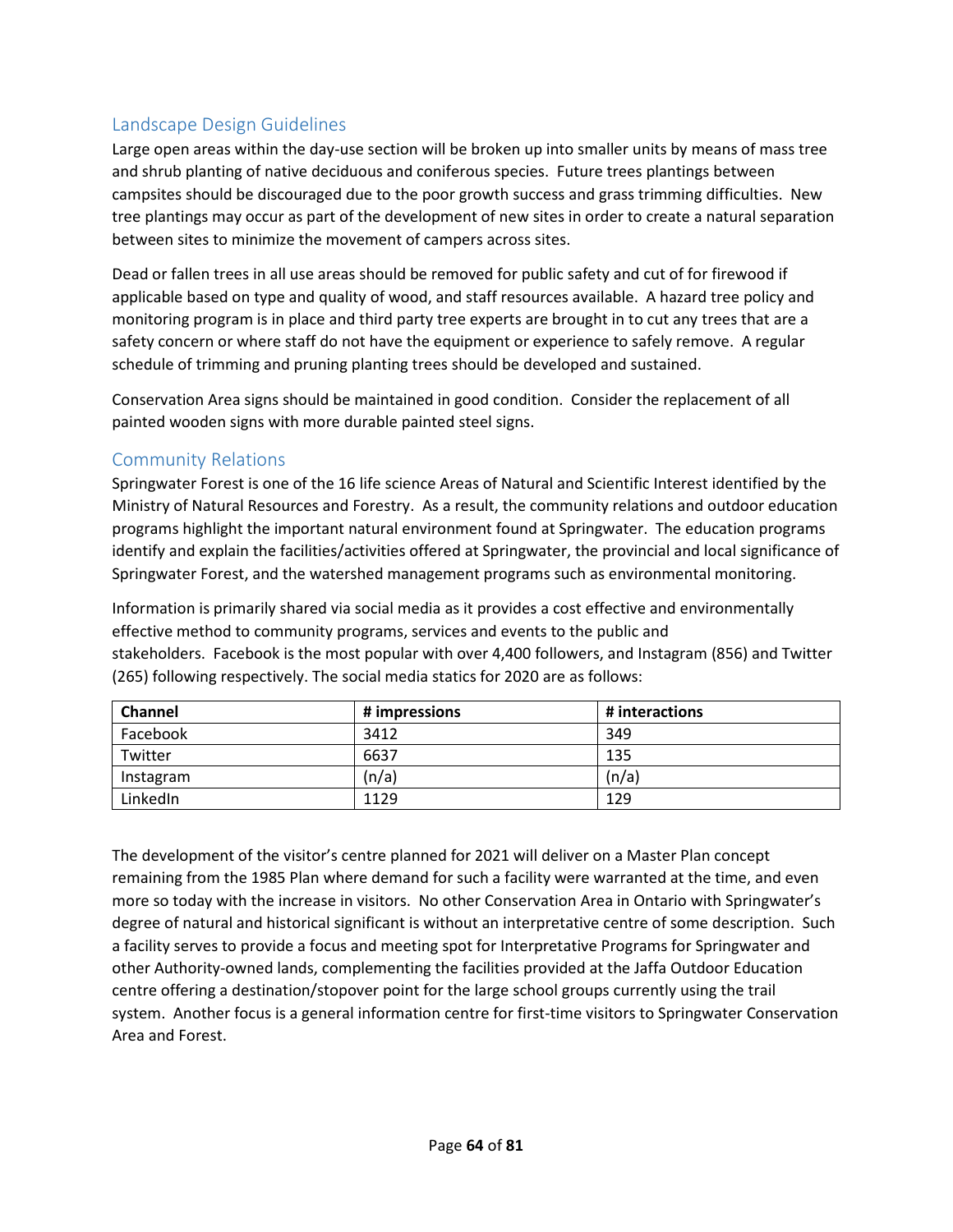## Maintenance Guidelines

Appropriate maintenance techniques are essential for preserving the various facilities and resources provided in Springwater. The following maintenance guidelines are suggested for implementation:

### Turf

During the operating season, maintain grass at a height of 6-8 cm depending on weather conditions. Fertilize, aerate and water areas that experience heavy summer wear and compaction. Apply topsoil and/or grass seed in damaged turf areas.

### Trees and Shrubs

Periodically prune trees and shrubs adjacent to roadways and maintain a vertical clearance of 3.7 m. Remove all dead or diseased trees within the day-use, camping section and any trees that cause a hazard in relation to walking trails in Springwater Forest and the Jaffa Tract.

### Signs

Maintain all signs in good condition. Consider the use of steel signs to replace traditional wooden signs. All new signs should have a coating that prevents graffiti permanently attaching to sign.

### Garbage Disposal

Provide seasonal/weekly/monthly campers with one garbage bag per week and provide transient campers with one bag when they register with additional bags able to be picked up for those with longer stays. A garbage facility is available for seasonal use and security improvements to ensure compliance with large items being dropped off should be considered. During peak periods the maintenance staff will contact the disposal company when the bulk container is close to full.

### Washroom Facilities

Maintain all washroom facilities at a high standard of cleanliness and meeting or exceeding recommendations from South-West Public Health<sup>[44](#page-14-0)</sup>.

### Trails

Periodic checks of the trails system should be made by Springwater maintenance staff to prevent the accumulation of refuse, to check for fallen or hazard trees that jeopardize public safety, to replace or check for signage, and to maintain the condition of the trail itself at a high standard. Apply wood chips to portions of the trail where trampling has exposed tree roots or eroded soil sediments (e.g. along the trails immediately south of the pond).

### Roads

To develop and implement a system of annual road maintenance within Springwater involving regrading of gravel, dust inhibitors, and patching or placing new asphalt as required.

<span id="page-14-0"></span> <sup>44</sup> <https://www.swpublichealth.ca/>